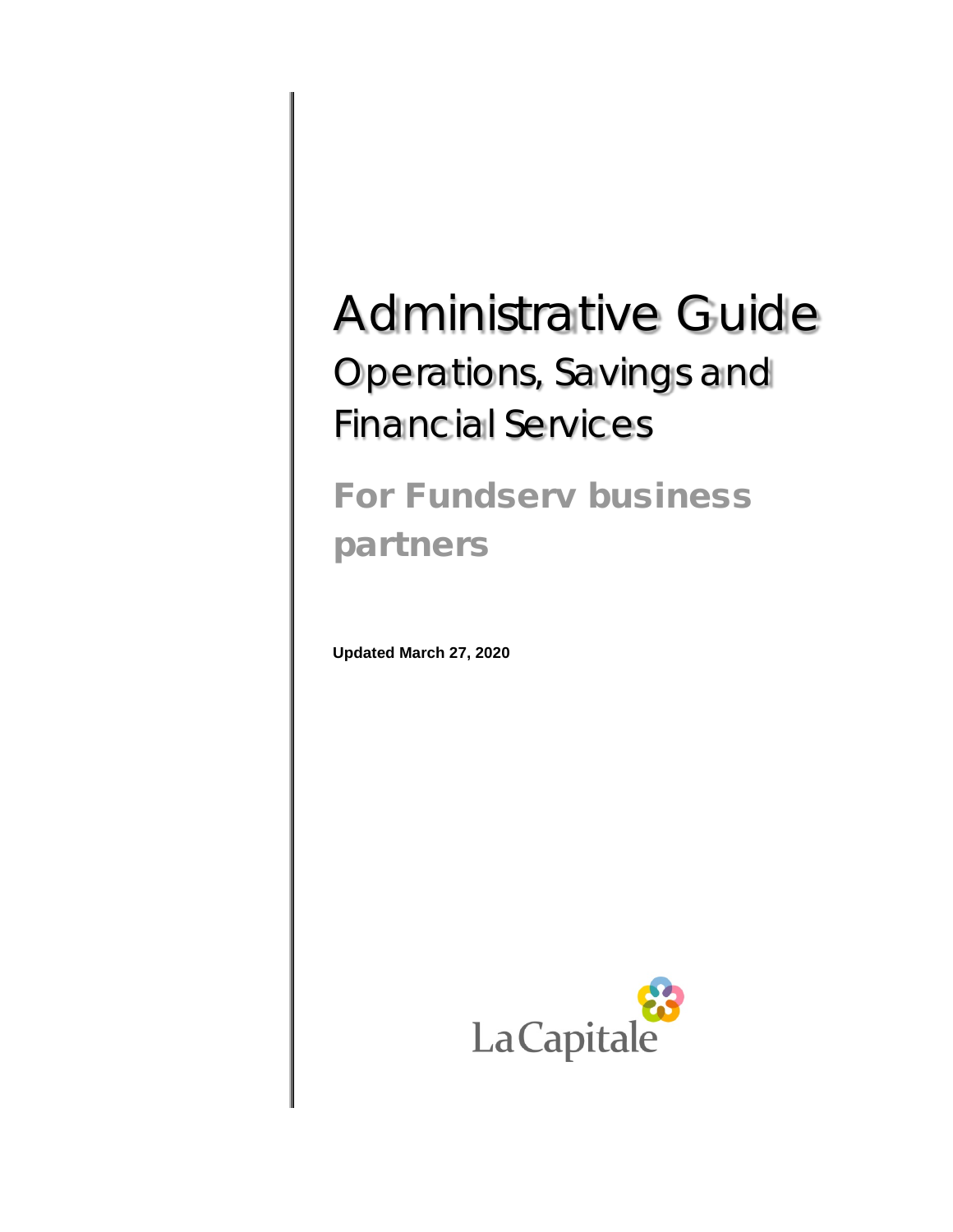# **TABLE OF CONTENTS**

| 1.               |     |        |  |  |
|------------------|-----|--------|--|--|
| 2.               |     |        |  |  |
| 3.               |     |        |  |  |
| $\mathbf{4}$ .   |     |        |  |  |
|                  | 4.1 |        |  |  |
|                  | 4.2 |        |  |  |
| 5.               |     |        |  |  |
| 6.               |     |        |  |  |
| $\overline{7}$ . |     |        |  |  |
|                  | 7.1 |        |  |  |
|                  | 7.2 |        |  |  |
|                  | 7.3 |        |  |  |
|                  | 7.4 |        |  |  |
|                  | 7.5 |        |  |  |
|                  | 7.6 |        |  |  |
| 8.               |     |        |  |  |
|                  | 8.1 |        |  |  |
|                  | 8.2 |        |  |  |
|                  |     | 8.2.1  |  |  |
|                  |     | 8.2.2  |  |  |
|                  |     | 8.2.3  |  |  |
|                  |     | 8.2.4  |  |  |
|                  |     | 8.2.5  |  |  |
|                  |     | 8.2.6  |  |  |
|                  |     | 8.2.7  |  |  |
|                  |     | 8.2.8  |  |  |
|                  |     | 8.2.9  |  |  |
|                  |     | 8.2.10 |  |  |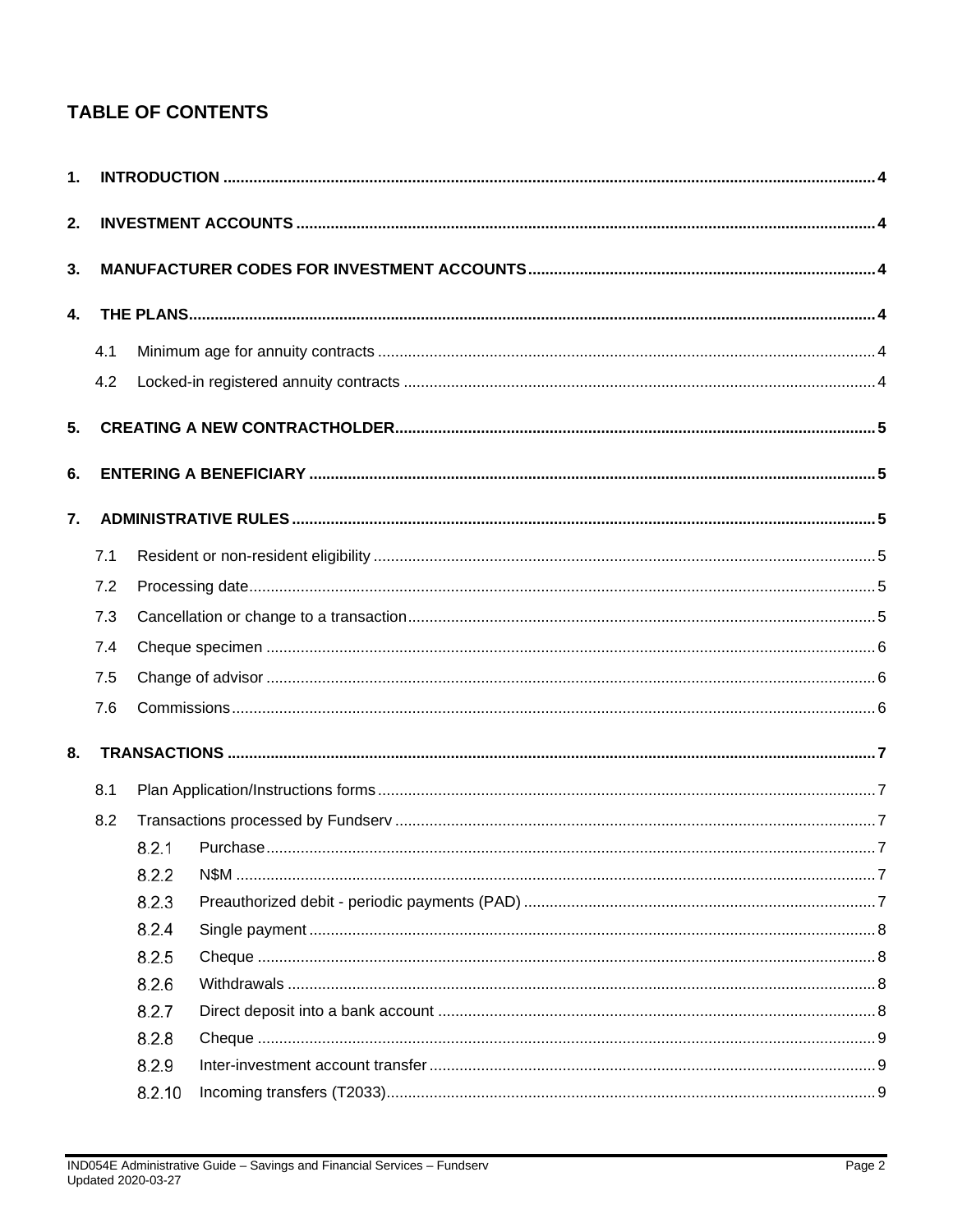| 8.3 |     |       |  |
|-----|-----|-------|--|
|     |     | 8.3.1 |  |
|     |     | 8.3.2 |  |
|     |     |       |  |
|     |     |       |  |
|     | 8.4 |       |  |
|     | 8.5 |       |  |
|     | 8.6 |       |  |
|     |     | 8.6.1 |  |
|     |     | 8.6.2 |  |
|     |     | 8.6.3 |  |
|     |     | 8.6.4 |  |
|     |     | 8.6.5 |  |
|     |     |       |  |
| 9.  |     |       |  |
|     | 9.1 |       |  |
|     | 9.2 |       |  |
|     |     |       |  |
|     |     |       |  |
|     |     |       |  |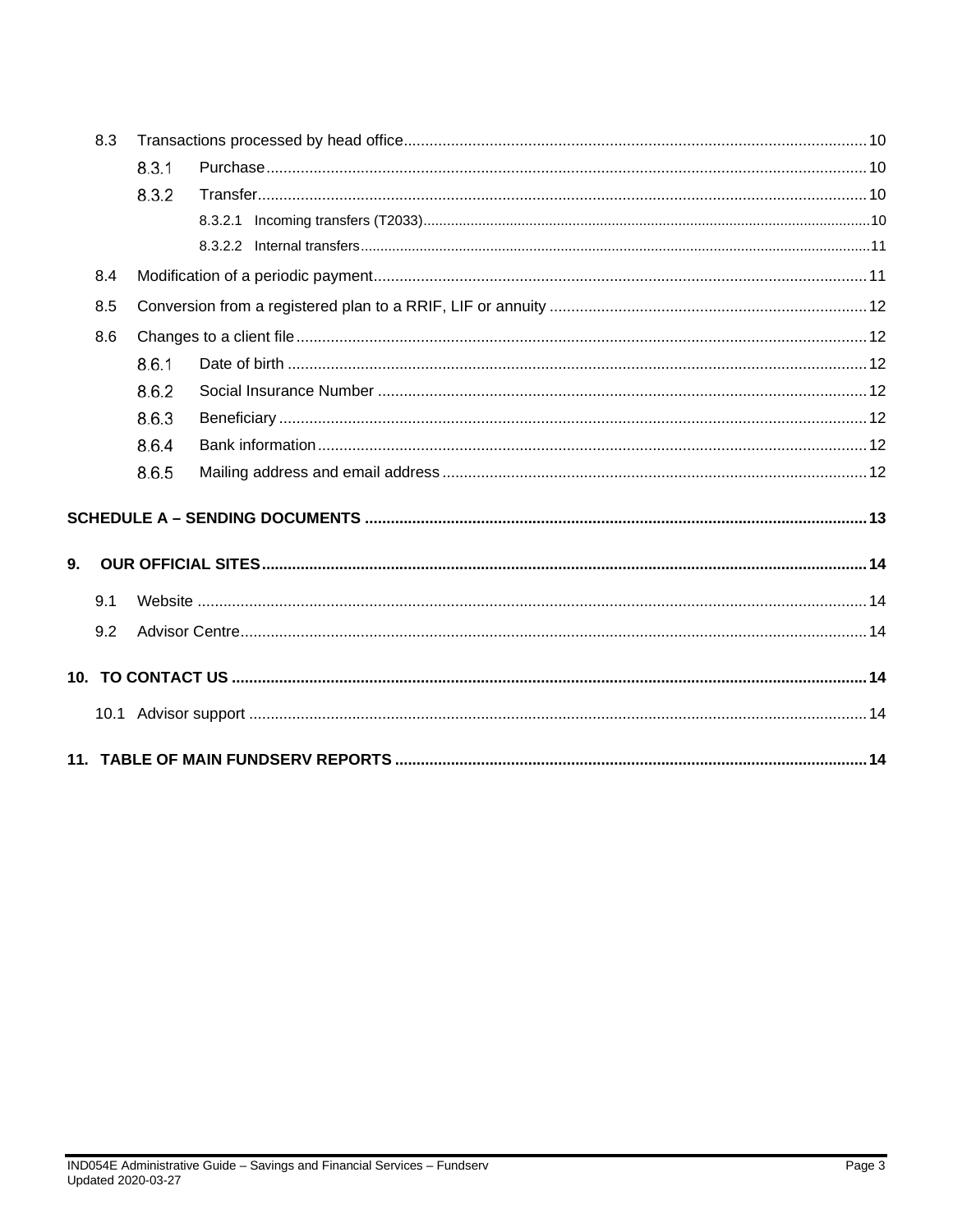# <span id="page-3-0"></span>1. INTRODUCTION

This guide is for advisors and their staff.

It aims to provide information on the administrative rules and procedures in order that documents submitted for transactions made by Operations, Savings and Financial Services for La Capitale Civil Service Insurer Inc. (the Insurer) are in compliance.

It highlights the details of annuity contracts and how they are processed.

This guide will also help standardize transactions by providing quality service consistent with sound business practices.

Subject to applicable legislation and contract terms and conditions, this guide may be amended at any time.

# <span id="page-3-1"></span>2. INVESTMENT ACCOUNTS

La Capitale investment accounts are offered within **registered** annuity contracts only. They are not mutual funds or segregated funds.

As with traditional and equity index GICs, advisors must have a representative's certificate for the insurance of persons in order to offer investment accounts.

### **IMPORTANT**

La Capitale investment accounts are included in the *Segregated Funds* category of Fundserv. This means that they are listed on statements in that section. It is important to tell advisors and clients that these accounts do not belong there.

# <span id="page-3-2"></span>3. MANUFACTURER CODES FOR INVESTMENT ACCOUNTS

The manufacturer code for carrying out transactions is *LCA*.

# <span id="page-3-4"></span><span id="page-3-3"></span>4. THE PLANS

#### $4.1$ **Minimum age for annuity contracts**

The minimum age for taking out an annuity contract is age 18, whether the plan is registered or nonregistered. Contracts are not available for minors.

#### <span id="page-3-5"></span>4.2 **Locked-in registered annuity contracts**

Locked-in Retirement Account contracts (LIRA) or Locked-in Retirement Savings Plans (LRSP) and Life Income Funds (LIF) are available for all provinces.

- When the source of the funds is the contractholder, the contractholder is the participant.
- When the source of the funds is the breakdown of a conjugal relationship or a death, the contractholder is the settlor.

# **However, Restricted Life Income Funds (RLIF) are not yet available.**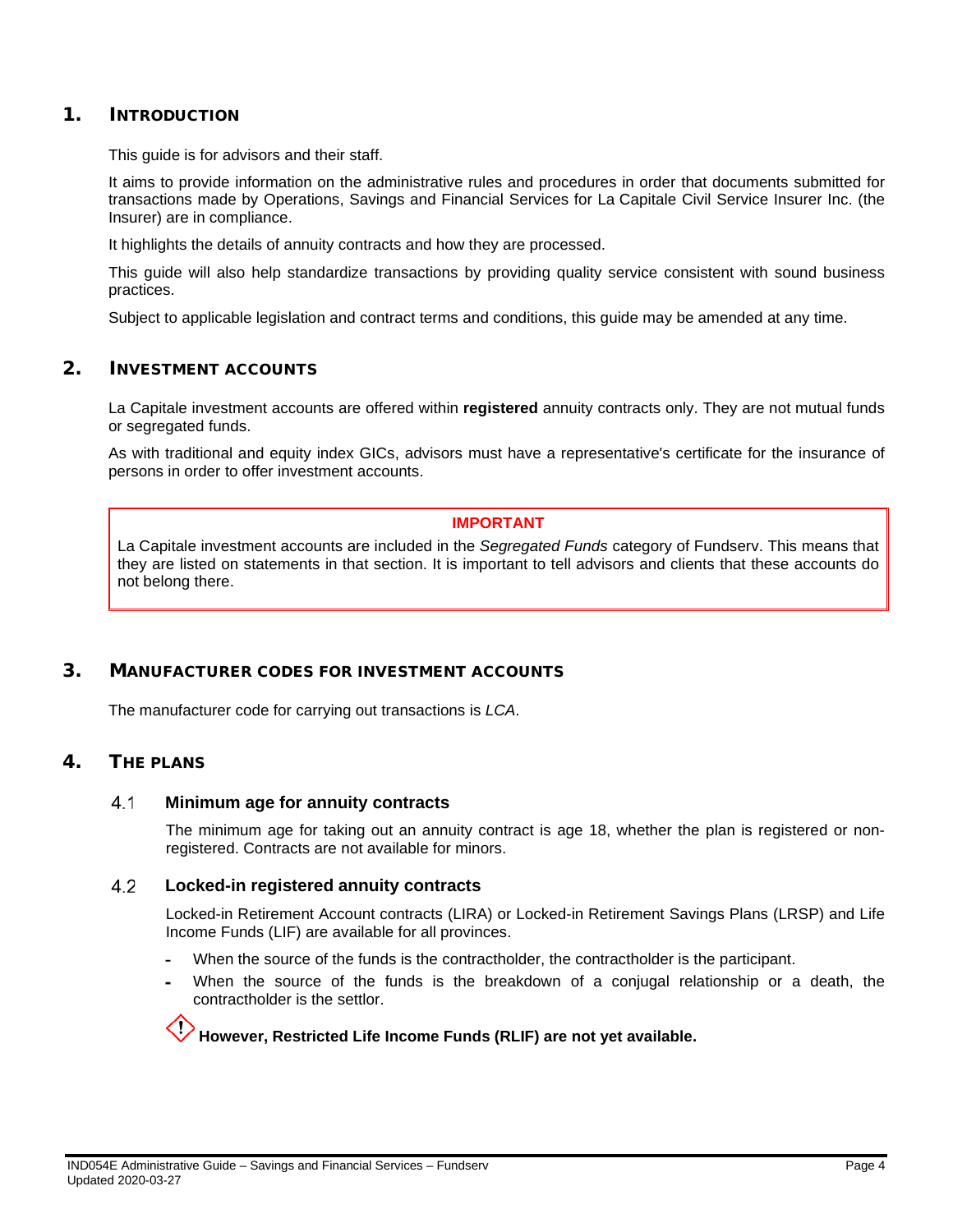# <span id="page-4-0"></span>5. CREATING A NEW CONTRACTHOLDER

When creating a new contractholder, the following character limits must not be exceeded:

## **Full name**

- 20 characters for the last name line
- 20 characters for the first name line

\*If you enter more characters, they will be cut off.

## **Address**

- 30 characters for the first address line
- 30 characters for the second address line

\*If the address has more characters, the transaction will be rejected.

# <span id="page-4-1"></span>6. ENTERING A BENEFICIARY

A revocable or irrevocable beneficiary must be entered for all new plans. There is space for a maximum of five beneficiaries. Any beneficiaries over the maximum of five must be submitted by fax.

# <span id="page-4-3"></span><span id="page-4-2"></span>7. ADMINISTRATIVE RULES

#### $7.1$ **Resident or non-resident eligibility**

When taking out a new plan with the Insurer, the contractholder must be a resident of Canada and provide Canadian identity documents.

#### <span id="page-4-4"></span> $7.2$ **Processing date**

### **Investment account deadlines**

All transactions (purchases, withdrawals, transfers) must be entered before 4 p.m. Eastern time to be considered as processed on the same day. After 4 p.m. Eastern time, the transactions will be considered as processed on the following business day.

The time of entry in Fundserv or the time the fax was received is proof of the effective date. However, for a cash deposit by bank account withdrawal received in paper format or by fax, the transaction date is based on the entry date by the head office, all according to our administrative deadlines.

Transactions can be entered on statutory holidays but purchases will be dated the following business day by head office.

#### <span id="page-4-5"></span> $7.3$ **Cancellation or change to a transaction**

- A transaction can be cancelled using Fundserv if the request is entered before 4 p.m. Eastern time of the same day.
- After 4 p.m. Eastern time, you must fax a letter of indemnity with precise instructions for cancellation or correction of the transaction.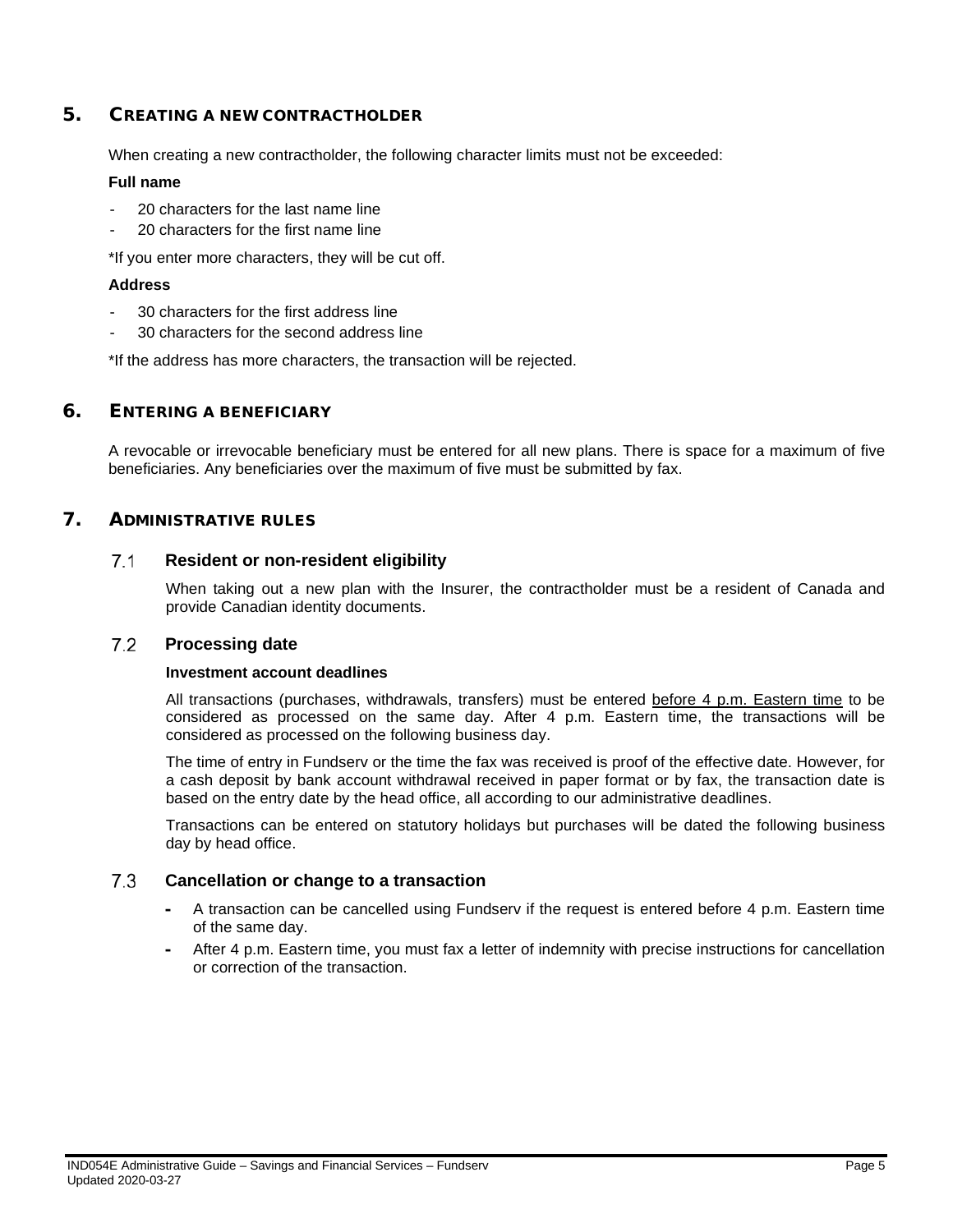#### <span id="page-5-0"></span> $7.4$ **Cheque specimen**

All cheque specimens must be stored in your files.

#### <span id="page-5-1"></span>7.5 **Change of advisor**

In the case of annuity contracts, requests to transfer blocks of business between brokers under the same general agent cannot be carried out with Fundserv.

#### <span id="page-5-2"></span>7.6 **Commissions**

Consult your general agent.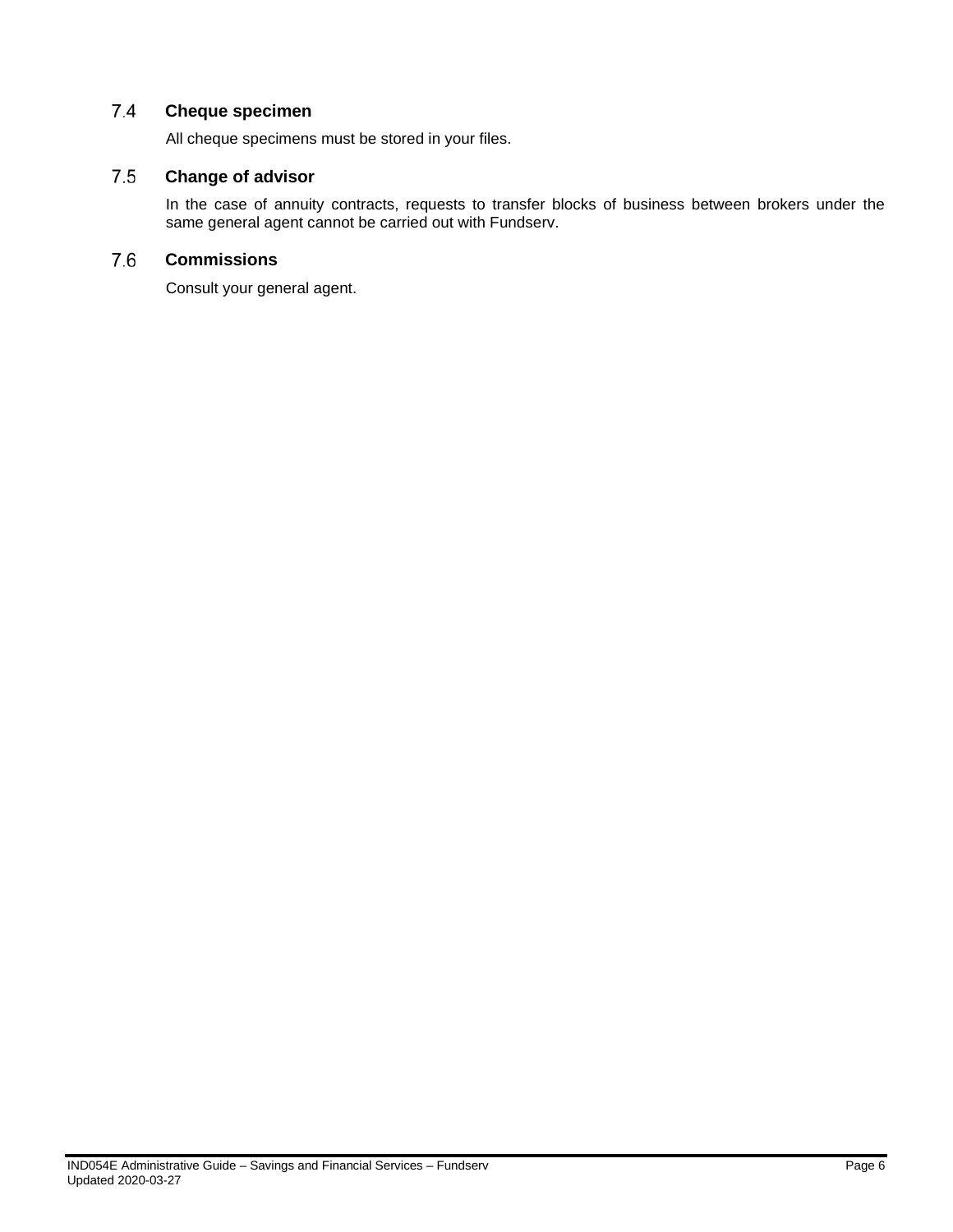# <span id="page-6-1"></span><span id="page-6-0"></span>8. TRANSACTIONS

#### $8.1$ **Plan Application/Instructions forms**

| <b>APPLICATION-INSTRUCTIONS</b>          |   | <b>Documents required</b>                                                                                                                                   |
|------------------------------------------|---|-------------------------------------------------------------------------------------------------------------------------------------------------------------|
| Non-registered, RRSP, LIRA, RRIF,<br>LIF | ⇨ | T097 Application/Instructions Form for non-registered plan, RSP,<br>RIF, LIRA (QC), LIF, Annuity, Deferred Life Annuity, Deferred Life<br>Annuity-LIRA (QC) |
| <b>TFSA</b>                              | ⇨ | T087 TFSA Application-Instructions form                                                                                                                     |
| Pan-Canadian LIRA/LIF                    | ⇨ | T053 Application/Instructions -<br>Pan-Canadian Retirement Savings Plan/Pan-Canadian Retirement<br>Income Fund                                              |

#### <span id="page-6-3"></span><span id="page-6-2"></span>8.2 **Transactions processed by Fundserv**

#### $8.2.1$ **Purchase**

A transaction cannot be done using the number of units.

This transaction can be done using four types of payment methods:

- N\$M
- Preauthorized Debit (PAD)
- Single payment
- Cheque

#### <span id="page-6-4"></span> $8.2.2$ **N\$M**

- Same-day transactions
- Postdated or backdated transactions are not accepted

#### <span id="page-6-5"></span> $8.2.3$ **Preauthorized debit - periodic payments (PAD)**

# **The payor may be different from the contractholder only in the case of contributing spouse RRSPs.**

| To start periodic payments (PAD) |                                                                                                                                                                               |  |  |
|----------------------------------|-------------------------------------------------------------------------------------------------------------------------------------------------------------------------------|--|--|
| Comments                         | If the date of the first withdrawal is within 30 days of signing, the application will<br>be declined.                                                                        |  |  |
|                                  | A PAD that is rejected by the system must be re-entered with a later date.                                                                                                    |  |  |
| Documents required               | Complete the Preauthorized Debit (PAD) Agreement section of the form for the<br>-<br>pertinent plan (T087-097)                                                                |  |  |
|                                  | Mandatory contractholder and payor (if different from the contractholder)<br>signatures, except if authorization was already obtained and the bank information<br>is the same |  |  |
|                                  | Personalized cheque specimen                                                                                                                                                  |  |  |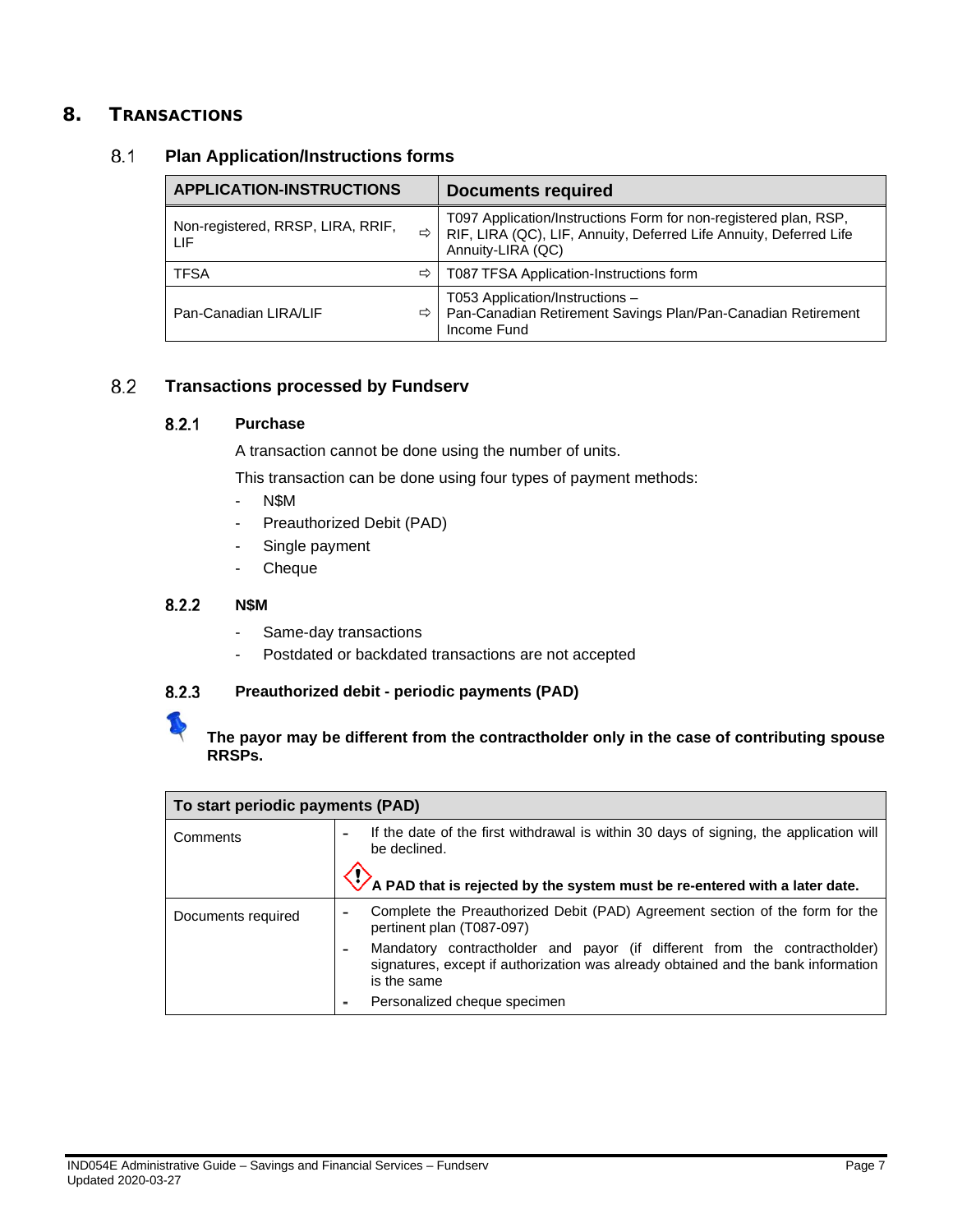#### <span id="page-7-0"></span> $8.2.4$ **Single payment**

| For the first single payment |                                                                                                                                                                                          |  |  |
|------------------------------|------------------------------------------------------------------------------------------------------------------------------------------------------------------------------------------|--|--|
| Comments                     | It takes up to three business days to withdraw funds from the bank account after<br>the date the request is processed                                                                    |  |  |
|                              | The withdrawal cannot be made from a business account or a third-party account<br>(except for a spousal RRSP)                                                                            |  |  |
|                              | The debit will be made from the bank account indicated in the client's file.                                                                                                             |  |  |
| Documents required           | Complete the Preauthorized Debit (PAD) Agreement section of the form for the<br>۰<br>pertinent plan (T086-096)                                                                           |  |  |
|                              | Mandatory contractholder or payor (if different from the contractholder)<br>signatures, except if authorization was already obtained for the PAD and the bank<br>information is the same |  |  |

#### <span id="page-7-1"></span> $8.2.5$ **Cheque**

| To make deposits by cheque |                                                                                                                                                            |  |  |
|----------------------------|------------------------------------------------------------------------------------------------------------------------------------------------------------|--|--|
| Comments                   | Post-dated cheques are not accepted<br>-Cheques from an employer are not accepted as a cash deposit                                                        |  |  |
| Documents required         | Personalized cheque made out to the general agent OR<br>Personalized cheque made out to La Capitale and deposited in La Capitale's<br>bank account by ATM. |  |  |

#### <span id="page-7-2"></span> $8.2.6$ **Withdrawals**

When there is a request for withdrawal, clients have two options for receiving the funds:

- Direct deposit into a bank account
- Cheque

#### <span id="page-7-3"></span>**Direct deposit into a bank account**  $8.2.7$

| To make a withdrawal |                                                                                                                                                                                                                                                                                            |  |  |  |
|----------------------|--------------------------------------------------------------------------------------------------------------------------------------------------------------------------------------------------------------------------------------------------------------------------------------------|--|--|--|
| Comments             | When funds are withdrawn from an investment account, they are deposited in the<br>client's bank account within three business days following the date that the unit value<br>is known.<br>The funds are deposited into the bank account indicated in head offices'<br>file for the client. |  |  |  |
| Documents required   | IND136 Request for cash withdrawal form<br>$\overline{\phantom{a}}$                                                                                                                                                                                                                        |  |  |  |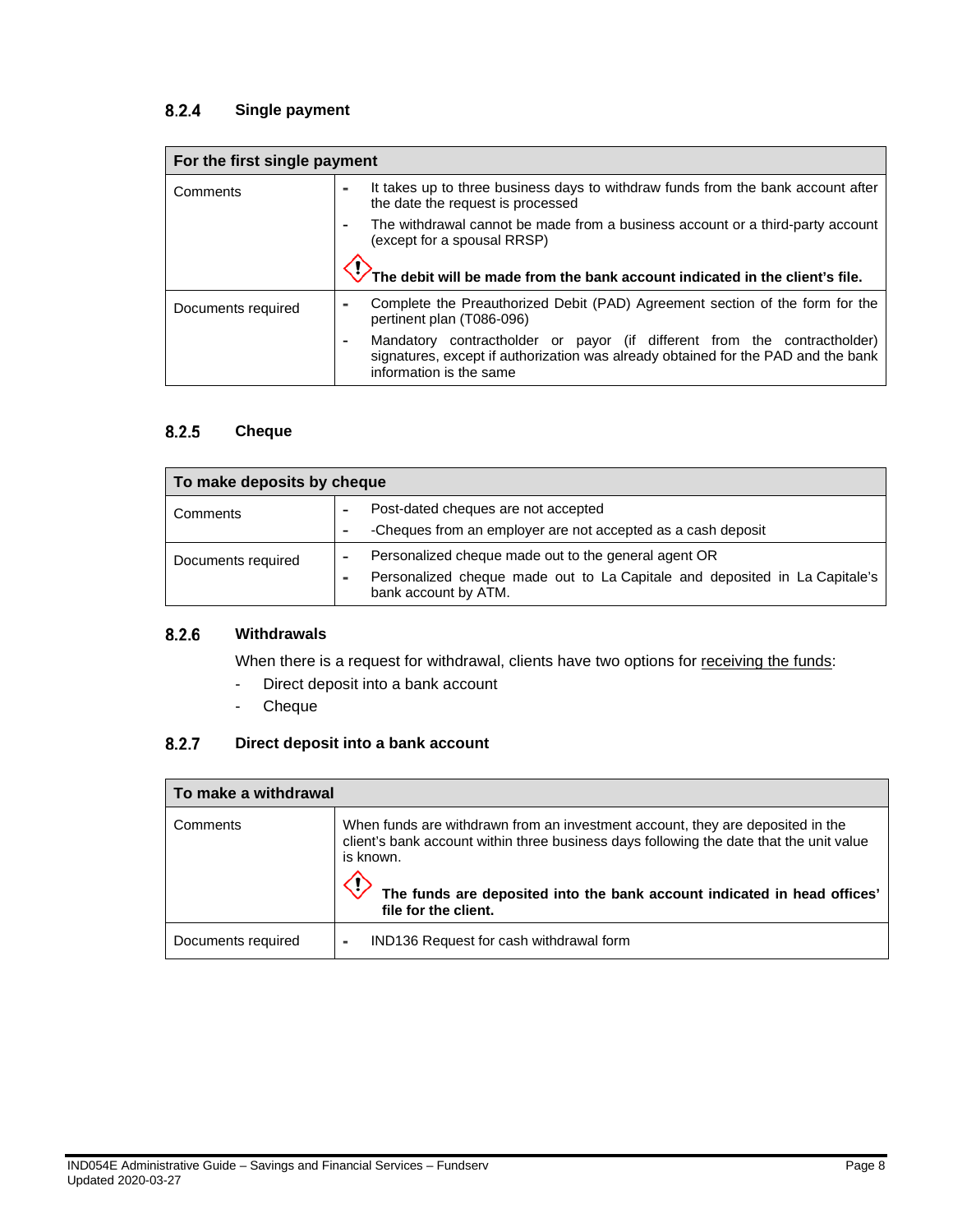#### <span id="page-8-0"></span> $8.2.8$ **Cheque**

| To make a withdrawal |                                                                                                                                                                                                                                   |  |  |  |
|----------------------|-----------------------------------------------------------------------------------------------------------------------------------------------------------------------------------------------------------------------------------|--|--|--|
| Comments             | Withdrawals can be entered according to the gross or net amount, or as a percentage,<br>total amount, mature units, free units or as a 10% penalty-free portion.<br>Cheques are always sent to the address entered in our system. |  |  |  |
| Documents required   | IND136 Request for cash withdrawal form<br>$\overline{\phantom{0}}$                                                                                                                                                               |  |  |  |

#### <span id="page-8-1"></span> $8.2.9$ **Inter-investment account transfer**

Two transactions are possible:

- Transfer from one investment account to another investment account
- Transfer of the 10% penalty-free portion to the purchase fee series

| Transfer from one investment account to another investment account<br>Transfer of the 10% penalty-free portion to the purchase fee series |                                                                                                                                                                                                                           |  |
|-------------------------------------------------------------------------------------------------------------------------------------------|---------------------------------------------------------------------------------------------------------------------------------------------------------------------------------------------------------------------------|--|
| Comments                                                                                                                                  | If periodic payments are already authorized for the source account, they<br>will continue with no change. To change or terminate periodic payments,<br>see Section 8.4.                                                   |  |
|                                                                                                                                           | If periodic payments are not in effect on the source account and the total<br>account balance is being transferred to the replacement account, the<br>source account will be automatically closed with no further notice. |  |
|                                                                                                                                           | If the source account has a zero balance, it will be automatically closed<br>with no further notice.                                                                                                                      |  |
| Documents required                                                                                                                        | K044 Inter-account Transfer form                                                                                                                                                                                          |  |

#### <span id="page-8-2"></span> $8.2.10$ **Incoming transfers (T2033)**

- Any incoming transfer must be done in Canadian dollars.
- A maximum of 10 accounts can be processed for the same request.
- The transfer form (T2033) is forwarded directly by advisors to the other institution or employer.
- Forms rejected by the other financial institution are sent by the Administration to advisors by email so they can do the necessary follow-up.
- Requests for which funds have not been received and which have been pending for four months are automatically cancelled without notice.

KI) **New LIRA/LRSP, RRIF and LIF plans cannot be entered in Fundserv, and the transfer form and follow-up are done by the advisor.**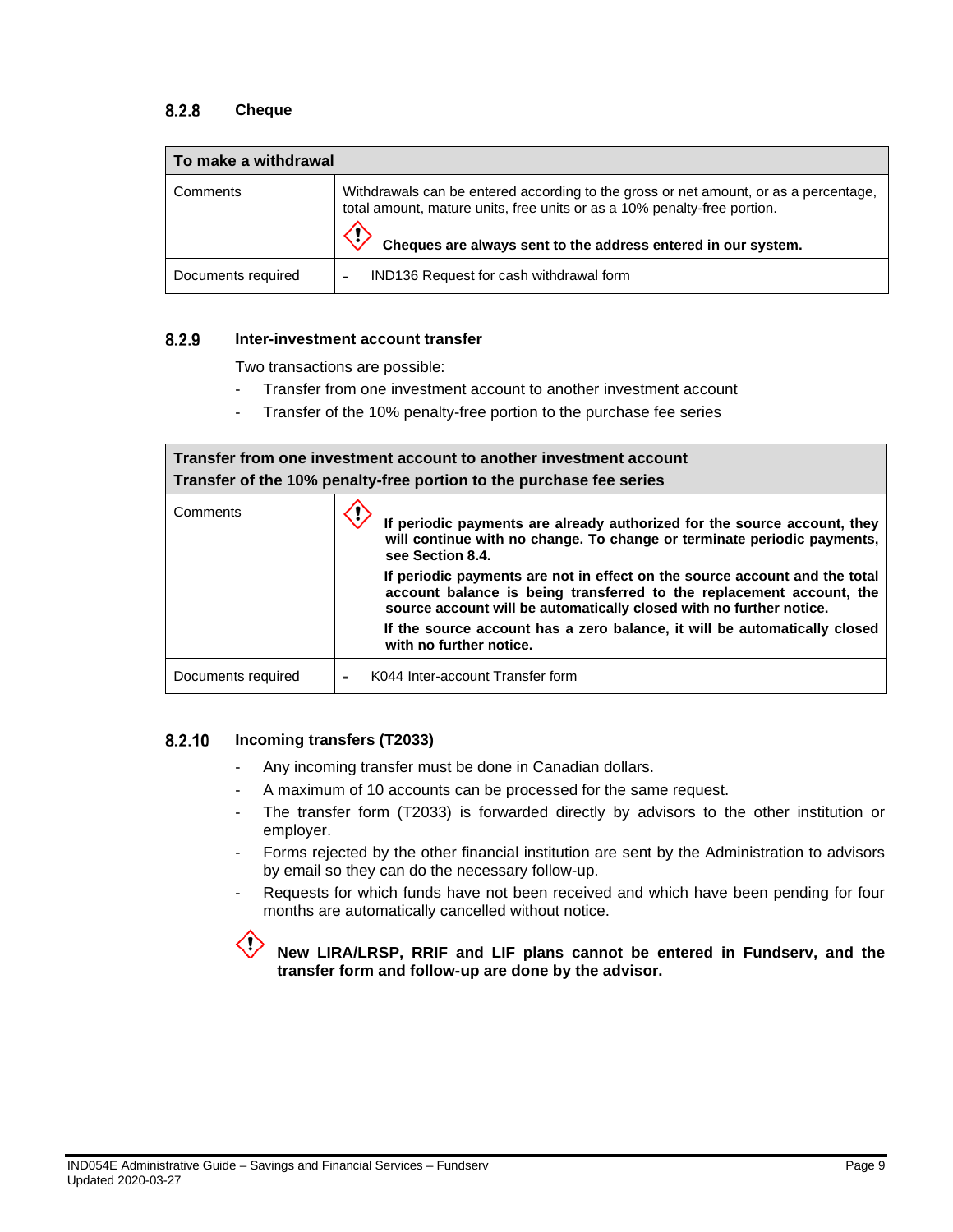| <b>Funds from another institution</b> |                                                                                                                                                                                                                                                                                                                                                           |  |  |
|---------------------------------------|-----------------------------------------------------------------------------------------------------------------------------------------------------------------------------------------------------------------------------------------------------------------------------------------------------------------------------------------------------------|--|--|
| Comments                              | New and existing RRSPs and TFSAs<br>$\overline{\phantom{0}}$<br>Existing LIRAs/LRSPs, RRIFs and LIFs only                                                                                                                                                                                                                                                 |  |  |
| Documents required                    | T2033 form OR<br>Authorization for the transfer of non-registered funds<br>If the transfer is from a LIRA/LRSP or a LIF, you must complete all of<br>Section C - Recipient and indicate the legal jurisdiction (federal, Quebec,<br>Ontario, etc.) The content of this section is in compliance with the<br><b>Transfer of Locked-in Funds Agreement.</b> |  |  |

#### <span id="page-9-1"></span><span id="page-9-0"></span>8.3 **Transactions processed by head office**

#### $8.3.1$ **Purchase**

A transaction cannot be done using the number of units.

#### <span id="page-9-3"></span><span id="page-9-2"></span> $8.3.2$ **Transfer**

#### $8.3.2.1$ **Incoming transfers (T2033)**

- Any incoming transfer must be done in Canadian dollars.
- A maximum of 10 accounts can be processed for the same request.
- The transfer form (T2033) is forwarded directly by advisors to the other institution or employer.
- Forms rejected by the other financial institution are sent by the Administration to advisors by email so they can do the necessary follow-up.
- Requests pending for four months for which funds have not been received are automatically cancelled without notice.

### **New LIRA/LRSP, RRIF and LIF plans cannot be entered in Fundserv, and the transfer form and follow-up are done by the advisor.**

|                    | <b>Funds from another institution</b>                                                                                                                                                                                                                                                                                                              |  |  |
|--------------------|----------------------------------------------------------------------------------------------------------------------------------------------------------------------------------------------------------------------------------------------------------------------------------------------------------------------------------------------------|--|--|
| Comments           | New LIRAs/LRSPs, RRIFs and LIFs only                                                                                                                                                                                                                                                                                                               |  |  |
| Documents required | T2033 form OR<br>Authorization for the transfer of non-registered funds<br>If the transfer is from a LIRA/LRSP or a LIF, you must complete all<br>of Section C - Recipient and indicate the legal jurisdiction<br>(federal, Quebec, Ontario, etc.) The content of this section is in<br>compliance with the Transfer of Locked-in Funds Agreement. |  |  |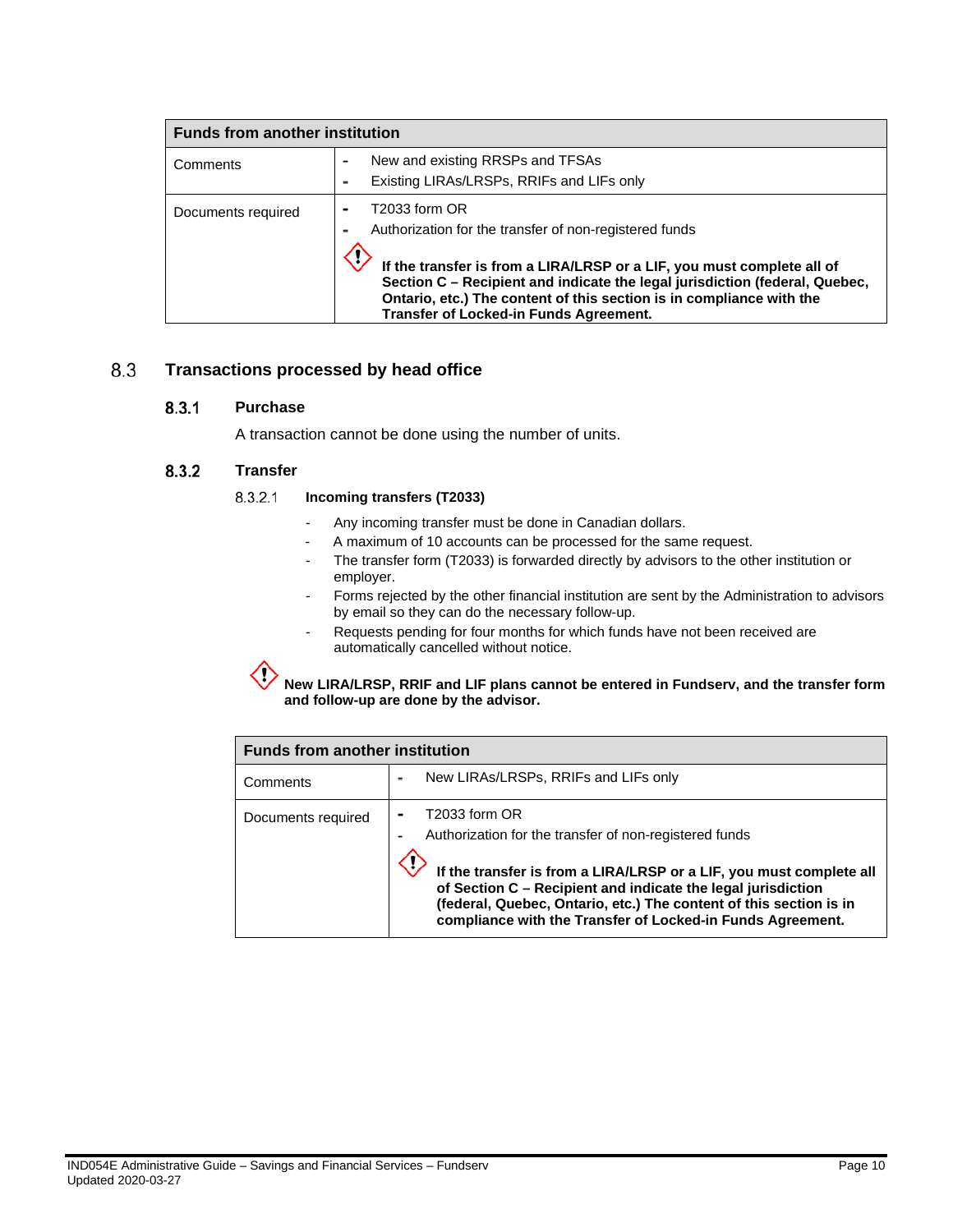| <b>Funds from the employer</b> |                                                                                                                                                            |  |  |
|--------------------------------|------------------------------------------------------------------------------------------------------------------------------------------------------------|--|--|
| Comments                       | Locked-in plans                                                                                                                                            |  |  |
| Documents required             | T2151 form<br>Transfer of Locked-in Funds Agreement form and in Section 3<br>"Recipient", indicate the legal jurisdiction (federal, Quebec, Ontario, etc.) |  |  |

#### <span id="page-10-0"></span>8.3.2.2 **Internal transfers**

| To make a transfer from one contract to another contract |                                                                                                                                                                       |  |
|----------------------------------------------------------|-----------------------------------------------------------------------------------------------------------------------------------------------------------------------|--|
| Comments                                                 | Non-registered to TFSA<br>Non-registered to RRSP<br><b>TFSA to RRSP</b><br>Carried out similar to a withdrawal or deposit.<br>Some fees and penalties may apply.<br>⇨ |  |
| Documents required                                       | K044 Inter-account Transfer form                                                                                                                                      |  |

| To make a transfer within the same contract |                                  |  |
|---------------------------------------------|----------------------------------|--|
| Comments                                    | N/A                              |  |
| Documents required                          | K044 Inter-account Transfer form |  |

#### <span id="page-10-1"></span> $8.4$ **Modification of a periodic payment**

| To change periodic payments |  |                                                                                              |
|-----------------------------|--|----------------------------------------------------------------------------------------------|
| Comments                    |  | Changes to the payment date, amount or frequency must be done 14 days before<br>the PAD date |
| Documents required          |  | IND073E Change or Termination of the Preauthorized Debit (PAD) Agreement<br>form             |

| To terminate periodic payments |                          |                                                                                   |
|--------------------------------|--------------------------|-----------------------------------------------------------------------------------|
| Comments                       |                          | Terminating an existing PAD must be done 14 business days before the PAD<br>date. |
| Documents required             | $\overline{\phantom{0}}$ | IND073E Change or Termination of the Preauthorized Debit (PAD) Agreement<br>form  |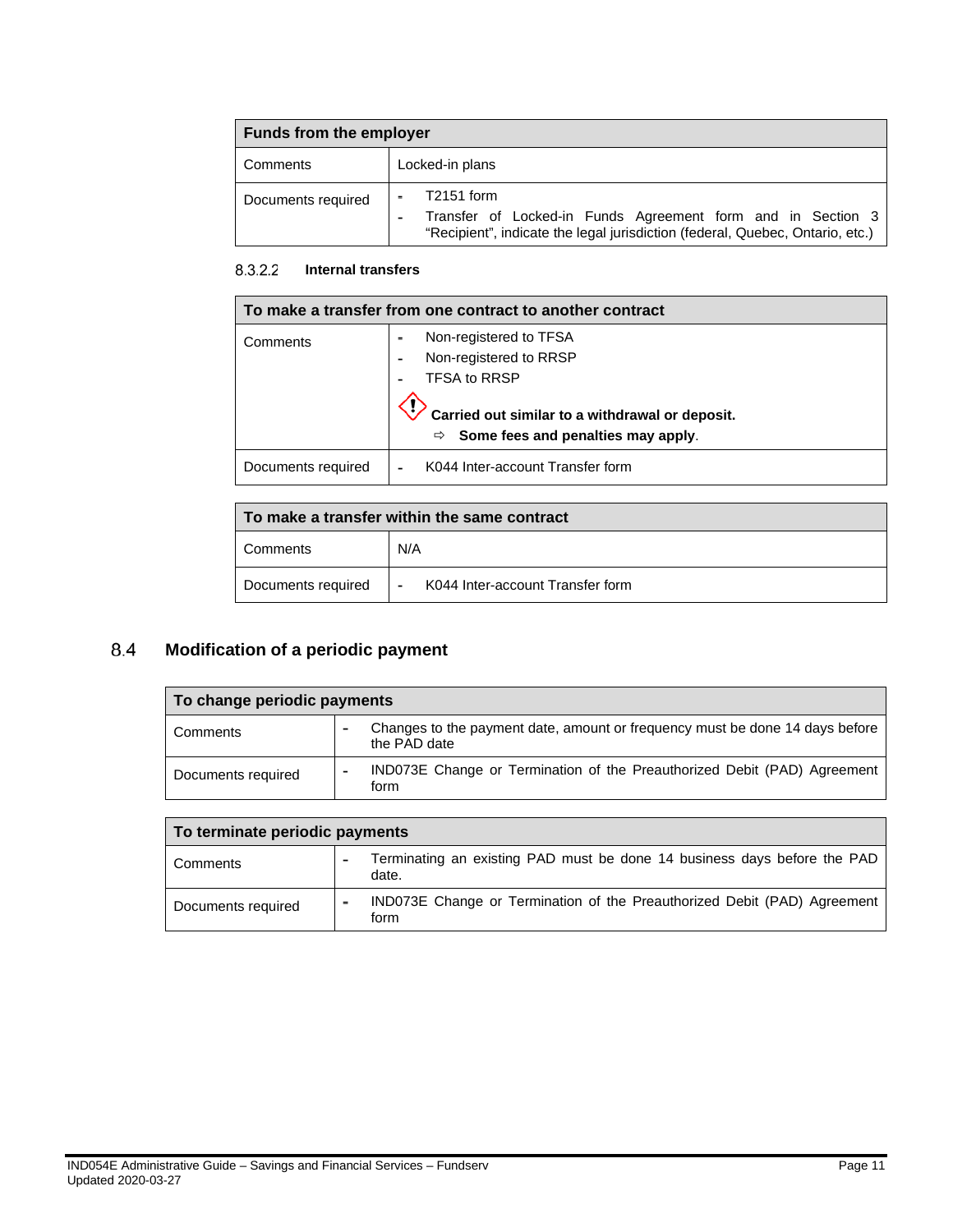#### <span id="page-11-0"></span>8.5 **Conversion from a registered plan to a RRIF, LIF or annuity**

| To convert registered plans at the latest by December 31 of the year in which the<br>contractholder turns age 71 |                                                                                                                                                                                                                                                                               |  |  |
|------------------------------------------------------------------------------------------------------------------|-------------------------------------------------------------------------------------------------------------------------------------------------------------------------------------------------------------------------------------------------------------------------------|--|--|
| Comments                                                                                                         | New LIRA/LRSP, RRIF and LIF plans                                                                                                                                                                                                                                             |  |  |
|                                                                                                                  | Conversion of an RRSP to a RRIF or annuity                                                                                                                                                                                                                                    |  |  |
|                                                                                                                  | Conversion of a Quebec LIRA to a Quebec LIF or annuity                                                                                                                                                                                                                        |  |  |
|                                                                                                                  | Conversion of a pan-Canadian LIRA/LRSP to a pan-Canadian LIF or annuity                                                                                                                                                                                                       |  |  |
|                                                                                                                  | In February of the year in question, a letter is sent to clients informing them of the<br>conversion. Various reminders are sent to the advisor                                                                                                                               |  |  |
| Documents required                                                                                               | T097 Application/Instructions form for non-registered plan, RSP, RIF, LIRA (QC),<br>LIF, Annuity, Deferred Life Annuity, Deferred Life Annuity-LIRA (QC) OR<br>T053 Application/Instructions-Pan-Canadian Retirement Savings Plan/Pan-<br>Canadian Retirement Income Fund AND |  |  |
|                                                                                                                  | Personalized cheque specimen                                                                                                                                                                                                                                                  |  |  |
|                                                                                                                  |                                                                                                                                                                                                                                                                               |  |  |
|                                                                                                                  | If the funds come from a LIRA or a LIF, attach a duly completed and signed<br>copy of the "Spousal waiver of joint and survivor pension" form.                                                                                                                                |  |  |
|                                                                                                                  | If the contractholder doesn't have a spouse, a signature is not necessary.                                                                                                                                                                                                    |  |  |

#### <span id="page-11-2"></span><span id="page-11-1"></span>8.6 **Changes to a client file**

#### $8.6.1$ **Date of birth**

- Forward a copy of one of the following documents:
	- **Driver's licence**
	- Health insurance card<br>■ Passport
	- Passport

#### <span id="page-11-3"></span>8.6.2 **Social Insurance Number**

- Forward proof of the Social Insurance Number.

#### <span id="page-11-4"></span>8.6.3 **Beneficiary**

- Complete the IND048E Change of Beneficiary form and have it signed.

#### <span id="page-11-5"></span>8.6.4 **Bank information**

- Complete the IND073E Change or termination PDA form, Change of Bank Information section and have it signed.

#### <span id="page-11-6"></span>8.6.5 **Mailing address and email address**

Complete the IND047E Change of Mailing Address and Email Address form and forward it to head office only if the address is **outside of Canada**.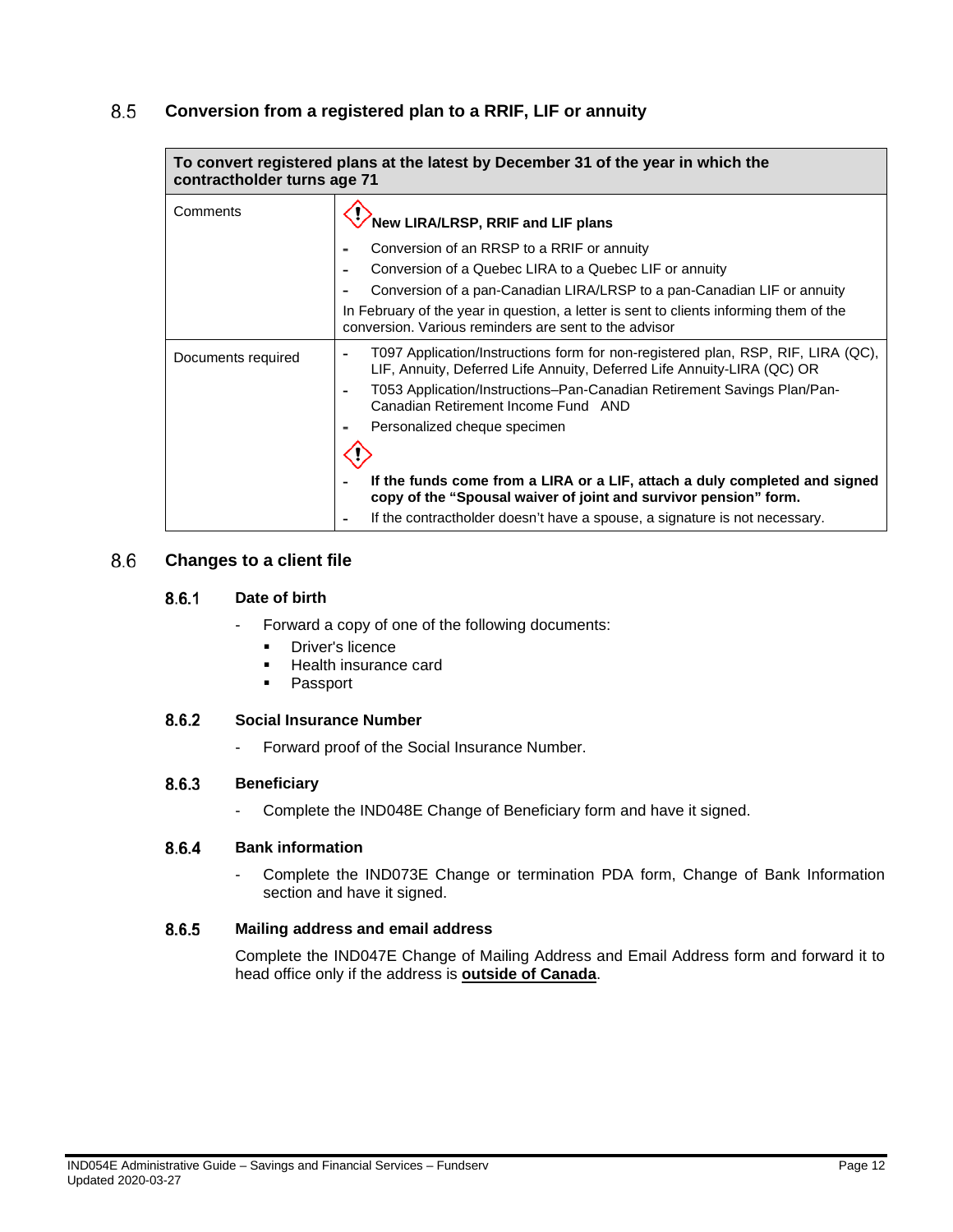# <span id="page-12-0"></span>SCHEDULE A – SENDING DOCUMENTS

**\*When your administrative system is unable to support the transaction, please submit the complete request by fax.**

| <b>Transactions</b>                                            | <b>Description</b>                                                     | <b>Fundserv</b>         | Processed by<br>head office<br>Submit by fax |
|----------------------------------------------------------------|------------------------------------------------------------------------|-------------------------|----------------------------------------------|
|                                                                | To start periodic payments (PAD)                                       |                         | X                                            |
| <b>Application</b>                                             | Do a single payment                                                    | X                       |                                              |
| From an RRSP or TFSA                                           | Cheque made out to the Insurer                                         | GA                      |                                              |
|                                                                | Cheque made out to the GA                                              | X                       |                                              |
| Withdrawals                                                    | Direct deposit into a bank account                                     | X                       |                                              |
|                                                                | Cheque                                                                 | X                       |                                              |
| Inter-investment account transfer                              | Transfer of the 10% penalty-free portion to<br>the purchase fee series | X                       |                                              |
|                                                                | In the same fee series                                                 | X                       |                                              |
|                                                                | <b>RRSP or TFSA</b>                                                    | X                       |                                              |
| Incoming transfer<br>(T2033)                                   | Existing LIRAs/LRSPs, RRIFs and LIFs                                   | $\overline{\mathsf{X}}$ |                                              |
|                                                                | New LIRAs/LRSPs, RRIFs and LIFs                                        |                         | X                                            |
| Incoming transfer                                              | Existing LIRAs/LRSPs, RRIFs and LIFs                                   |                         | X                                            |
| (T2151)                                                        | New LIRAs/LRSPs, RRIFs and LIFs                                        |                         | X                                            |
| <b>Internal transfers</b>                                      | From one contract to another contract                                  |                         | X                                            |
|                                                                | Within the same contract                                               |                         | X                                            |
| <b>Redemption fee remittance request</b>                       |                                                                        |                         | X                                            |
| Modifying a PAD                                                | Date, amount or frequency                                              |                         | X                                            |
| <b>Termination of a PAD</b>                                    |                                                                        |                         | X                                            |
| <b>Transfer of an RRSP loan</b>                                |                                                                        |                         | X                                            |
| Conversion from a registered plan to<br>a RRIF, LIF or annuity |                                                                        |                         | X                                            |
|                                                                | Date of birth                                                          |                         | X                                            |
|                                                                | Social Insurance Number                                                |                         | X                                            |
| Change to contractholder file                                  | Beneficiary                                                            |                         | X                                            |
|                                                                | <b>Bank information</b>                                                |                         | X                                            |
|                                                                | Mailing address and email address                                      |                         | X                                            |